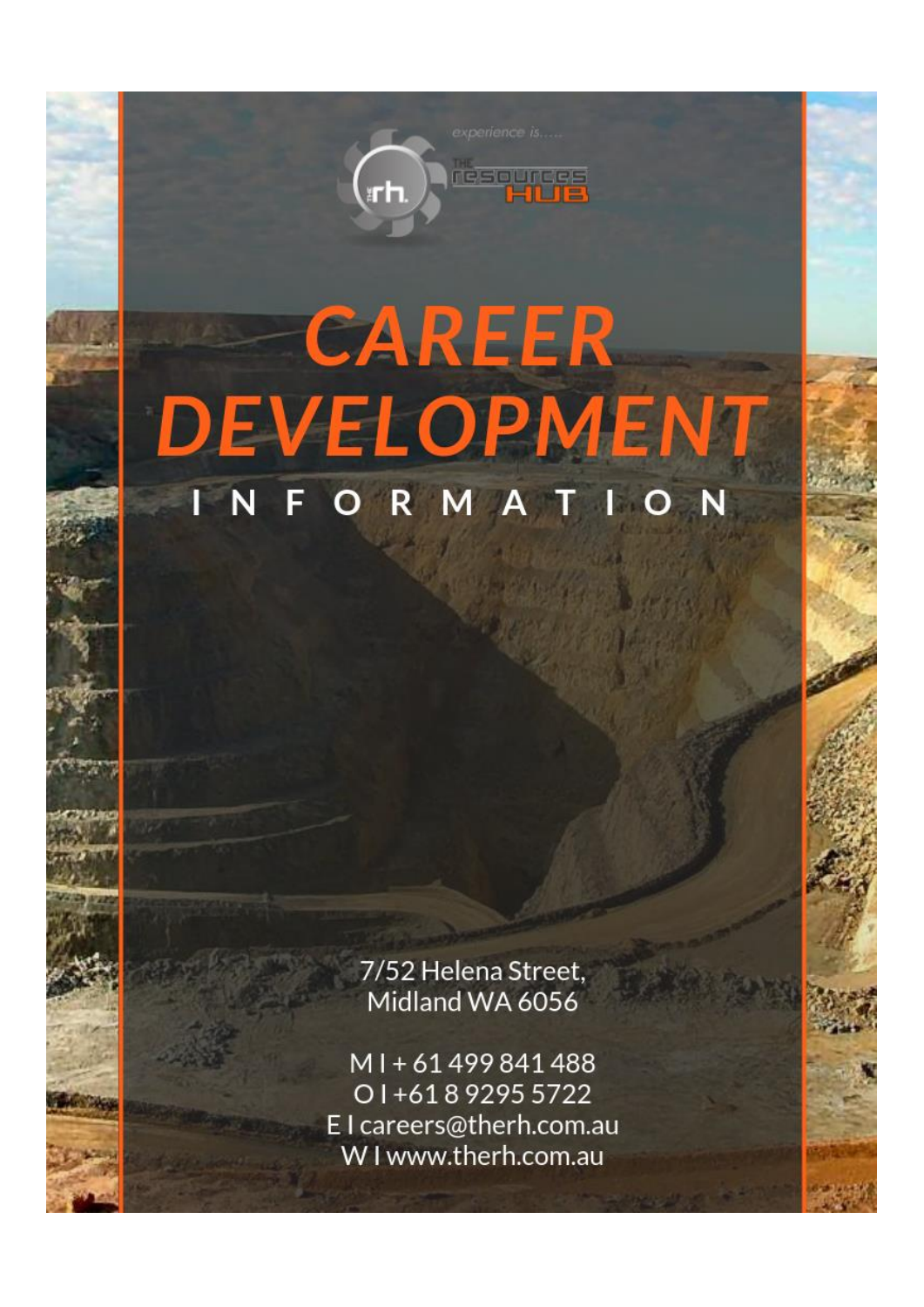

#### **Specialists in careers │ talent │ recruitment │managed services For civil |construction|defence | energy |marine|mining| oil and gas**

### **Do you need help with your career? We can assist you with your career path or direction to take.**

As a dedicated **Careers, Talent, Recruitment** and **Managed Services** consultancy working within the resources sectors, we offer individual clients comprehensive and complete understanding of career pathways suitable to their distinct needs. This starts with those seeking career coaching; providing you with incredible clarity and confidence with your career moving forward.

Our aim at the **HUB** is to personally know who you are and what career goals you are after. By adopting this approach, we don't use standard resume templates. Instead, and after much consultation with our clients, we develop tailored documents specifically for you that will represent your experience and qualifications to meet the needs of its reader – Recruiters, Hiring Managers and HR professionals alike.

To gain as much information as possible, we speak to you directly – preferably face-to-face, or via Skype or phone consults. This enables us to have a real understanding of your knowledge and successes as well as detailed information about the types of roles you are interested in applying for so we can focus on your resume/CV and cover letters correctly and efficiently.

Combined with quality designed and targeted career documentation, **THE resources HUB** allows our clients to have a more significant competitive edge when applying for their next employment opportunity.

**THE resources HUB** is the only **Harrison Assessments Consultancy** in the mining and resources sector, offering our career clients a clear understanding of suitable career pathways for their individual needs through employment assessments, career exploration, personality and behavioural testing.

**AND** as a licensed and registered **WA Employment Consultancy/Agency**, we add your completed and updated documents to our **recruitment database** for upcoming employment opportunities, as we know exactly who you are and what your ideal role career pathway is!

#### **Individual pricing per document (+ GST)**

| ٠              | Initial Career Consultation (1-1.5 hours face to face or Skype               | \$200.00           |
|----------------|------------------------------------------------------------------------------|--------------------|
| $\blacksquare$ | Personalised Industry focused CV written                                     | \$400.00           |
|                | CV Edit and Revamp                                                           | \$350.00           |
|                | Personal LinkedIn set-up and SEO optimisation                                | \$550.00           |
|                | Cover Letter                                                                 | \$100.00           |
| ٠              | Cover Letter Edit                                                            | \$70.00            |
| ٠              | ** URGENT/EXPRESS** requirement of documents                                 | \$200.00 (Extra)   |
| $\blacksquare$ | <b>Branding Photography:</b>                                                 |                    |
|                | Personal Branding Collection of 2 Digital Images<br>$\overline{\phantom{a}}$ | \$500              |
|                | (additional image is \$100)<br>$\overline{\phantom{a}}$                      |                    |
|                | Professional Hair & Makeup<br>$\overline{\phantom{a}}$                       | \$300              |
| ٠              | <b>Harrison Assessments</b>                                                  | (See Pricing Page) |
|                |                                                                              |                    |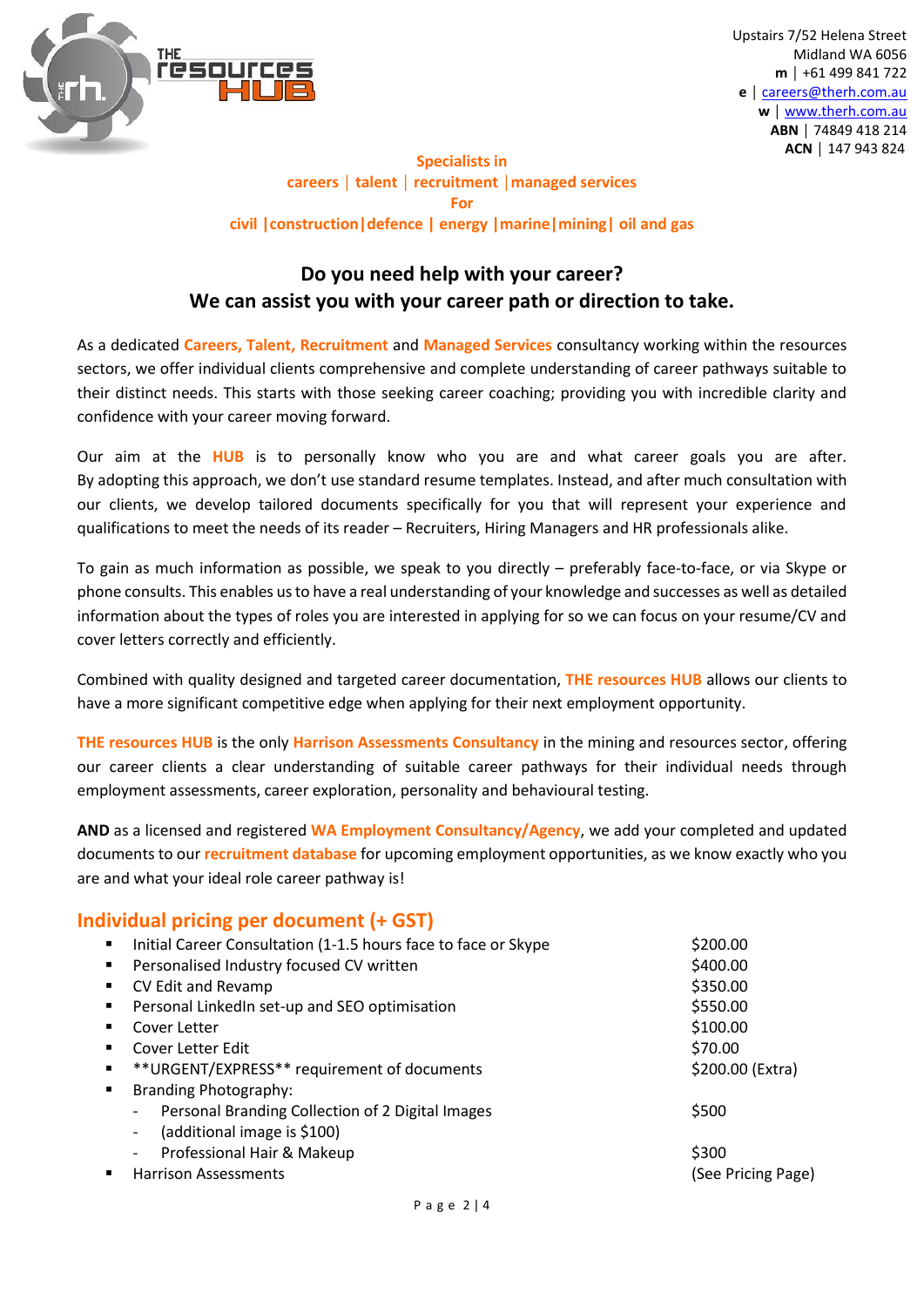## **Packages for THErh Career Development and Coaching Pathways**

*All career packages include a consultation (approx. 1- 1.5 hour) with Managing Director, Dani Tamati, industry expert of 25 years. We will add all finalised THE resources HUB CV's to our network for prospects.*

| <b>Packages</b> | <b>Services Include</b>                                                                                                                                                                                                                                                                                                                                                                                                                                                                                                                                         | <b>Pricing (+GST)</b>                                               |
|-----------------|-----------------------------------------------------------------------------------------------------------------------------------------------------------------------------------------------------------------------------------------------------------------------------------------------------------------------------------------------------------------------------------------------------------------------------------------------------------------------------------------------------------------------------------------------------------------|---------------------------------------------------------------------|
| <b>Bronze</b>   | Student/ Graduate/ Entry Level.<br>Assessing and reviewing current employment application<br>documents and producing two personalised documents -<br><b>General CV, Cover Letter, Applicant Tracking System (ATS)</b><br><b>Scanned</b>                                                                                                                                                                                                                                                                                                                         | Package valued at \$600<br>\$450 Face-to-Face, Skype or<br>Phone    |
| <b>Silver</b>   | Career under ten years and/or transitioning from another industry.<br>Assessing and reviewing current employment application<br>documents and producing three industry-specific personalised<br>documents-<br><b>Industry-focused CV, Cover Letter, ATS Scanned</b>                                                                                                                                                                                                                                                                                             | Package valued at \$1100<br>\$850 Face-to-Face, Skype or<br>Phone   |
| Gold            | Established career ten+ years and/or transitioning from another<br>industry.<br>Assessing and reviewing current employment application<br>documents and producing two industry-specific personalised<br>documents -<br>Industry-focused CV, Cover Letter, ATS Scanned, LinkedIn Set-up<br>and Search Engine Optimisation                                                                                                                                                                                                                                        | Packaged valued at \$1450<br>\$1150 Face-to-Face, Skype or<br>Phone |
| Platinum        | Established careers ten+ years and/or transitioning from another<br>industry.<br>Assessing and reviewing current employment application<br>documents and two industry-specific personalised documents -<br>Harrison Assessments Report (1 follow up career<br>coaching/counselling session), Industry focused CV including<br>professional career profile, Cover letter, ATS Scanned, LinkedIn set<br>up and Search Engine Optimisation.                                                                                                                        | Packaged valued at \$1850<br>\$1500 Face-to-Face, Skype or<br>Phone |
| <b>Diamond</b>  | Established careers fifteen+ years and/or transitioning from another<br>$industry -$<br>Assessing and reviewing current employment application<br>documents and two industry-specific personalised documents -<br>Harrison Assessments Report (1 follow up career<br>coaching/counselling session), Industry focused CV, Cover letter,<br>ATS Scanned, LinkedIn set up and Search Engine Optimisation,<br>Professional career profile, Branding Photography (Personal<br><b>Branding Collection of 2 digital images)</b><br>AND Follow up care of up to 2 hours | Packaged valued at \$2730<br>\$2380 Face-to-Face, Skype or<br>Phone |

**EXTRAS** for Branding Photography – Additional digital image at **\$100** & Professional Hair and Makeup at **\$300**